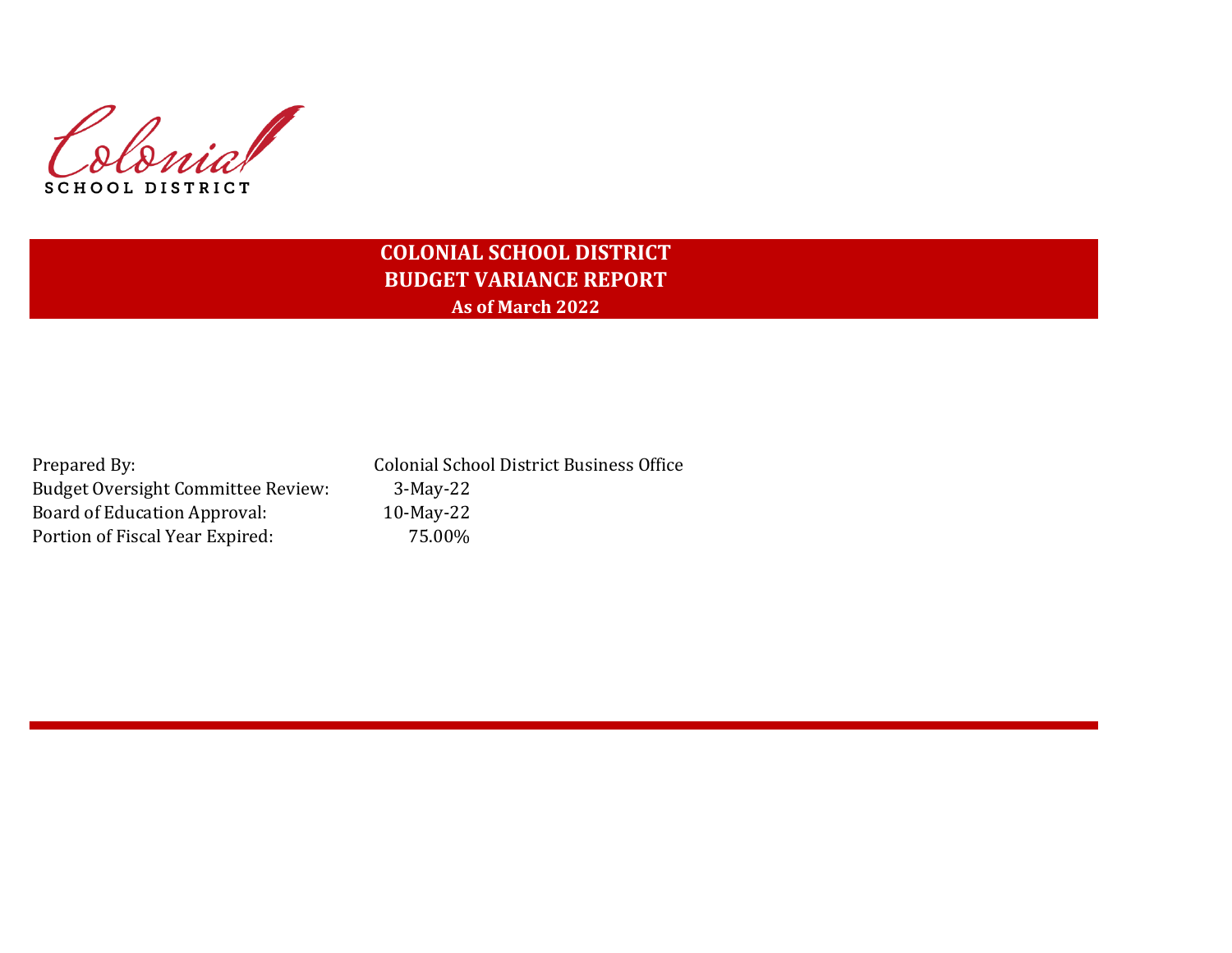| SCHOOL DISTRICT                     | <b>Board</b><br>Approved<br><b>Budget</b> | Receipt<br>to Date | Percent<br><b>Received</b> | <b>Variance</b> |
|-------------------------------------|-------------------------------------------|--------------------|----------------------------|-----------------|
| <b>DISCRETIONARY STATE REVENUE</b>  |                                           |                    |                            |                 |
| Division II, AOC                    | \$1,776,531                               | 1,708,410.88       | 96.17%                     | (68, 120.06)    |
| Division III, Equalization          | \$5,069,453                               | 5,087,503.00       | 100.36%                    | 18,050.00       |
| <b>Educational Sustainment Fund</b> | \$1,876,348                               | 2,004,069.00       | 106.81%                    | 127,721.00      |
| <b>SUBTOTAL</b>                     | 8,722,332                                 | 8,799,982.88       | 100.89%                    | 77,650.94       |
| <b>RESTRICTED STATE REVENUE</b>     |                                           |                    |                            |                 |
| Formula Salaries & OEC's            | 77,550,698                                | 69,983,803.00      | 90.24%                     | (7,566,895.00)  |
| Cafeteria Salaries                  | 2,507,130                                 | 1,535,349.00       | 61.24%                     | (971, 781.00)   |
| Division II, AOC - Voc              |                                           | 40.51              | $0.00\%$                   | 40.51           |
| Division II, Energy                 | 1,097,896                                 | 1,097,896.00       | 100.00%                    |                 |
| <b>State Transportation</b>         | 6,259,629                                 | 7,258,360.19       | 115.96%                    | 998,731.59      |
| Drivers Ed.                         |                                           |                    | $0.00\%$                   |                 |
| <b>Unique Alternative</b>           | 359,440                                   | 577,745.27         | 160.73%                    | 218,305.27      |
| <b>Related Services</b>             |                                           |                    |                            |                 |
| Professional Development            |                                           |                    | 0.00%                      |                 |
| <b>Technology Block Grant</b>       |                                           |                    | 0.00%                      |                 |
| <b>Student Success Block Grant</b>  | 330,148                                   | 330,148.00         | 100.00%                    |                 |
| Opportunity funding                 | 2,883,701                                 | 2,883,701.00       | 100.00%                    |                 |
| <b>Other State Revenue</b>          | 258,888                                   | 4,005.00           | 1.55%                      | (254, 883.00)   |
| John G. Leach                       | 4,203,499                                 | 7,949,870.45       | 189.13%                    | 3,746,371.45    |
| ECAP (Pre-K State grant)            | 309,400                                   | 285,600.00         | 92.31%                     | (23,800.00)     |
| Minor Capital Improvements          | 933,168                                   | 936,096.00         | 100.31%                    | 2,928.00        |
| <b>SUBTOTAL</b>                     | 96,693,597                                | 92,842,614.42      | 96.02%                     | (3,850,982.18)  |
| Operational budget reduction        | (1,925,570)                               |                    |                            |                 |
| <b>TOTAL STATE REVENUE</b>          | 105,415,929                               | 101,642,597.30     | 96.42%                     | (3,773,331.24)  |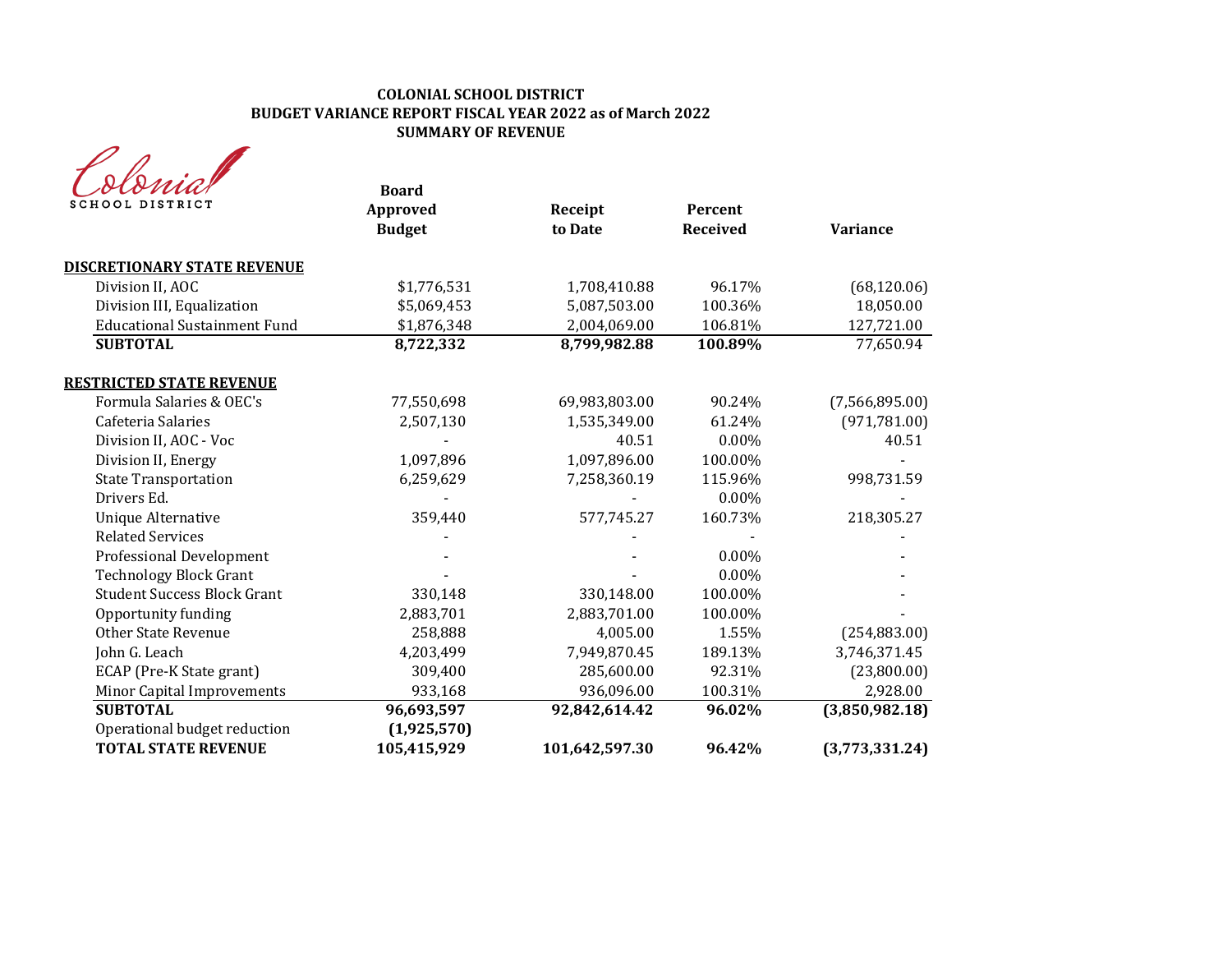| sma             |  |
|-----------------|--|
| SCHOOL DISTRICT |  |

| ocomar<br>SCHOOL DISTRICT           | <b>Board</b>  |               |                 |                  |
|-------------------------------------|---------------|---------------|-----------------|------------------|
|                                     | Approved      | Receipt       | Percent         |                  |
|                                     | <b>Budget</b> | to Date       | <b>Received</b> | Variance         |
| <b>DISCRETIONARY LOCAL REVENUE</b>  |               |               |                 |                  |
| <b>Current Expense Tax Receipts</b> | 48,965,924    | 48,597,073.99 | 99.25%          | (368, 850.41)    |
| Interest                            | 200,000       |               | $0.00\%$        | (200,000.00)     |
| <b>Athletic Receipts</b>            | 11,000        | 5,047.00      | 45.88%          | (5,953.00)       |
| <b>Indirect Costs</b>               | 303,604       | 174,849.94    | 57.59%          | (128, 754.06)    |
| <b>CSCRP</b>                        | 38,425        | 32,314.74     | 84.10%          | (6, 110.26)      |
| <b>Building Rental</b>              | 2,000         | 1,320.00      | 66.00%          | (680.00)         |
| <b>SUBTOTAL</b>                     | 49,520,953    | 48,810,605.67 | 98.57%          | (710, 347.73)    |
| <b>RESTRICTED LOCAL REVENUE</b>     |               |               |                 |                  |
| Debt Service Tax Receipts           | 3,702,830     | 3,617,574.72  | 97.70%          | (85, 255.28)     |
| <b>Tuition Tax Receipts</b>         | 6,728,774     | 7,171,297.20  | 106.58%         | 442,523.20       |
| John G. Leach (tuition revenue)     | 4,750,000     | 4,000,000.00  | 84.21%          | (750,000.00)     |
| Minor Capital Tax Receipts          | 2,462,382     | 2,358,721.10  | 95.79%          | (103, 660.90)    |
| Technology Maintenance Match        | 469,025       | 491,602.43    | 104.81%         | 22,577.43        |
| Cafeteria                           | 5,554,758     | 5,585,345.41  | 100.55%         | 30,587.41        |
| Donations                           | 20,000        | 10,000.00     | 50.00%          | (10,000.00)      |
| E3 Grant                            | 1,500,000     | 858,461.00    | 57.23%          | (641, 539.00)    |
| Other Local Revenue                 | 250,000       | 13,097.56     | 5.24%           | (236,902.44)     |
| <b>Restricted Reserve Funds</b>     | 846,283       |               | 0.00%           | (846, 283.00)    |
| <b>SUBTOTAL</b>                     | 26,284,052    | 24,106,099.42 | 91.71%          | (2, 177, 952.58) |
|                                     |               |               |                 |                  |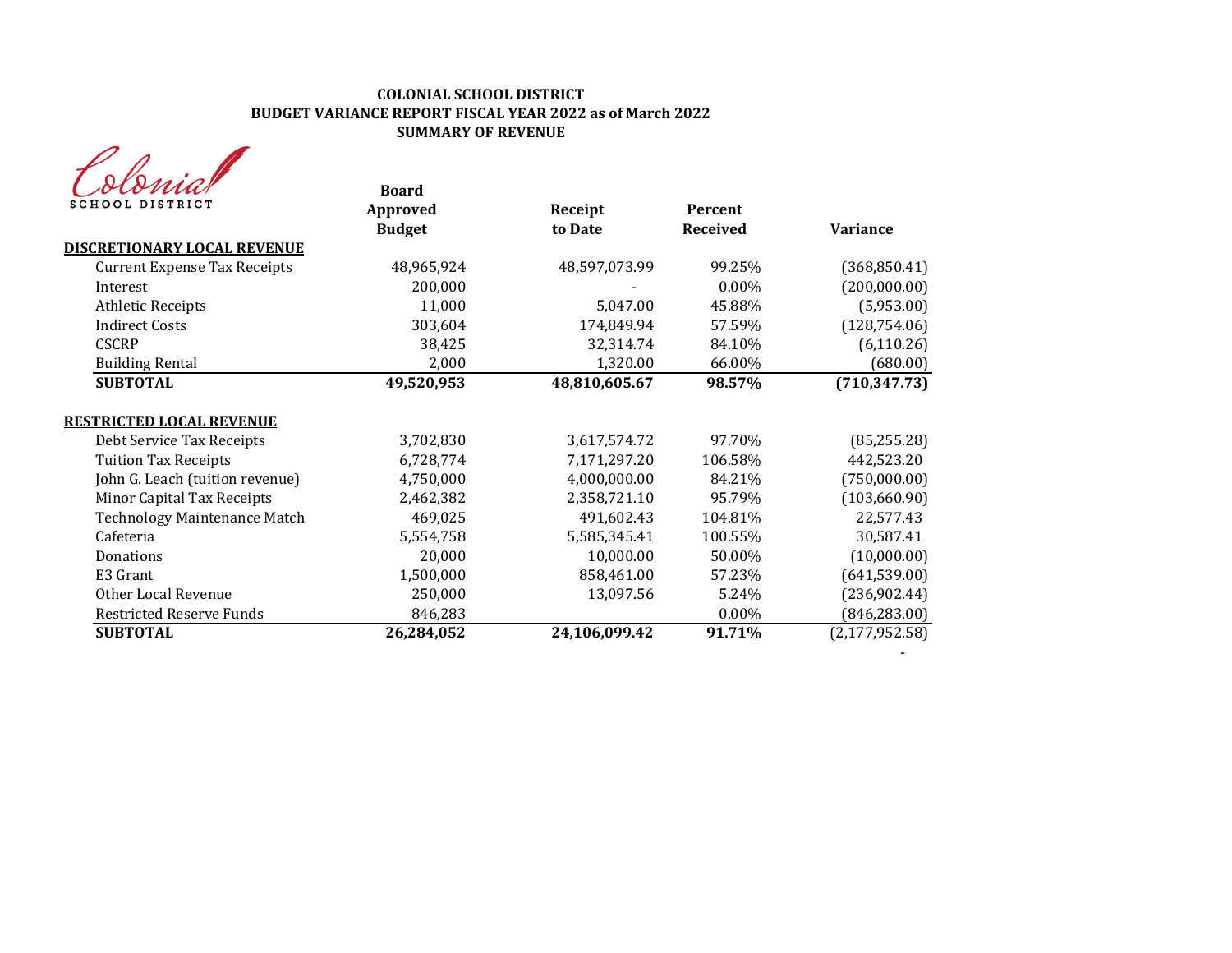| <b>SCHOOL DISTRICT</b>       | <b>Board</b><br>Approved<br><b>Budget</b> | Receipt<br>to Date | <b>Percent</b><br><b>Received</b> | Variance          |
|------------------------------|-------------------------------------------|--------------------|-----------------------------------|-------------------|
| <b>OTHER LOCAL FUNDS</b>     |                                           |                    |                                   |                   |
| Charter                      | (6,795,755)                               | (6,795,754.85)     | 100.00%                           |                   |
| Choice                       | (1,421,704)                               | (1,421,704.00)     | 100.00%                           |                   |
| Reserve funds                | 3,623,698                                 |                    | 0.00%                             | (3,623,698.00)    |
| <b>SUBTOTAL</b>              | (4,593,761)                               | (8, 217, 458.85)   | 178.88%                           | (3,623,698.00)    |
| <b>TOTAL LOCAL REVENUE</b>   | 71,211,245                                | 64,699,246.24      | 90.86%                            | (6,511,998.31)    |
| <b>FEDERAL REVENUE</b>       |                                           |                    |                                   |                   |
| <b>IDEA Part B</b>           | 2,799,752                                 | 2,799,752.00       | 100.00%                           |                   |
| <b>IDEA Pre-K</b>            | 120,079                                   | 120,079.00         | 100.00%                           |                   |
| Title I                      | 3,958,086                                 | 3,958,086.00       | 100.00%                           |                   |
| Title II                     | 711,986                                   | 711,986.00         | 100.00%                           |                   |
| Title III                    | 108,020                                   | 108,020.00         | 100.00%                           |                   |
| Perkins                      | 237,670                                   | 237,670.00         | 100.00%                           |                   |
| Title IV                     | 459,218                                   | 459,218.00         | 100.00%                           |                   |
| Other Federal Funds          | 455,021                                   | 314,620.81         | 69.14%                            | (140, 400.19)     |
| <b>TOTAL FEDERAL REVENUE</b> | 8,849,832                                 | 8,709,431.81       | 98.41%                            | (140, 400.19)     |
| <b>TOTAL REVENUE</b>         | 185,477,005                               | 175,051,275.35     | 94.38%                            | (10, 425, 729.74) |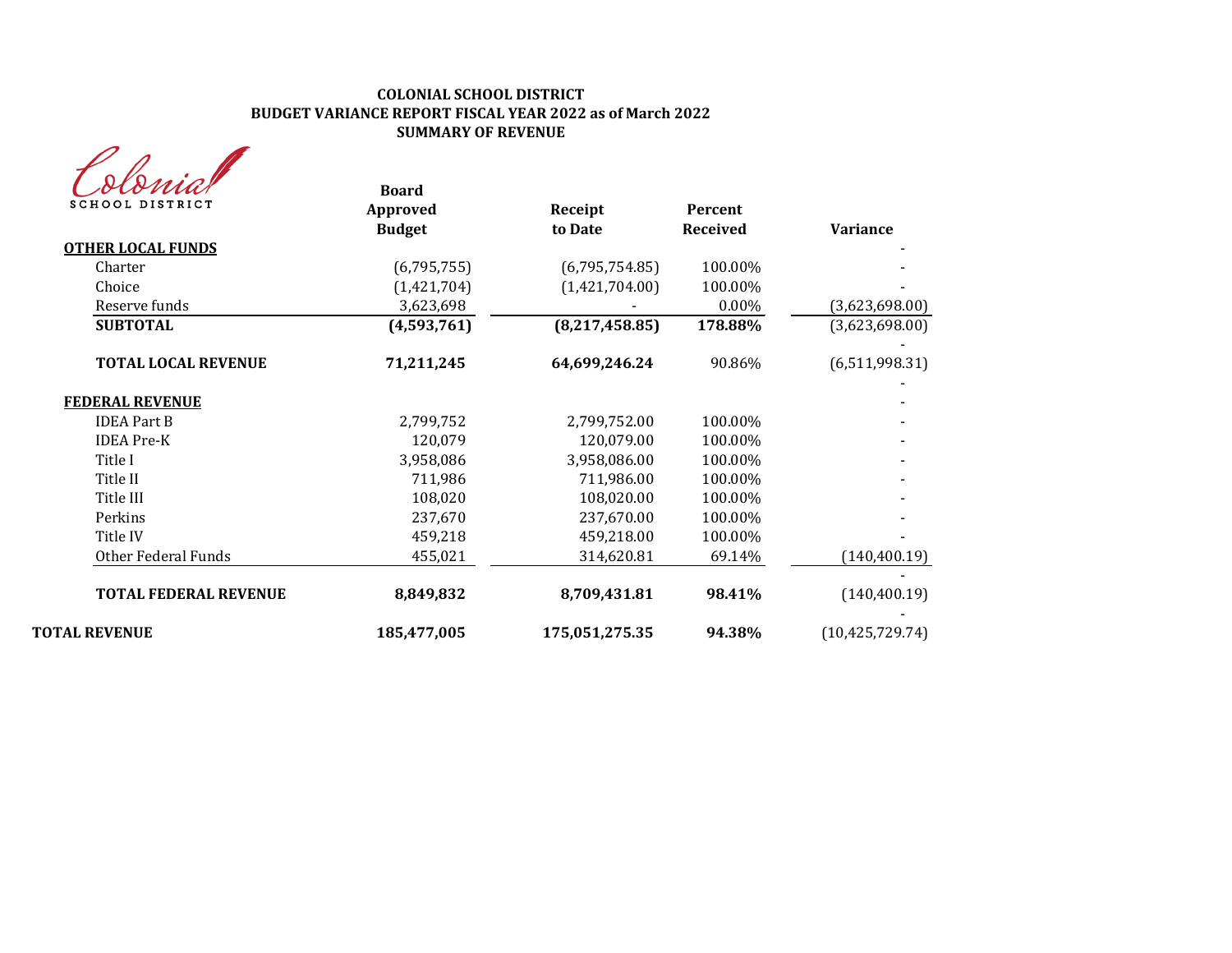

| SCHOOL DISTRICT<br><b>EXPENDITURES</b> |                 |                                | <b>Board</b><br>Approved<br><b>Budget</b> | <b>Encumbrance</b> | <b>Expenditures</b> | Remaining<br><b>Balance</b> | Percent<br>Obligated | Percent<br>Spent |
|----------------------------------------|-----------------|--------------------------------|-------------------------------------------|--------------------|---------------------|-----------------------------|----------------------|------------------|
| <b>Operating</b><br>Unit               | Program<br>Code |                                |                                           |                    |                     |                             |                      |                  |
|                                        |                 | DISCRETIONARY SCHOOL BUDGETS   |                                           |                    |                     |                             |                      |                  |
| 9340410A                               | 95437           | Carrie Downie Library          | 2,700                                     | 1,038.69           |                     | 1,661.31                    | 38.47%               | 0.00%            |
| 9340410A                               | 99999           | Carrie Downie Elementary       | 43,060                                    | 5,445.25           | 26,821.15           | 10,793.60                   | 74.93%               | 62.29%           |
| 9340412A                               | 95437           | Castle Hills Library           | 3,615                                     |                    | 3,411.62            | 203.38                      | 94.37%               | 94.37%           |
| 9340412A                               | 99999           | <b>Castle Hills Elementary</b> | 64,235                                    | 2,812.98           | 56,166.17           | 5,255.85                    | 91.82%               | 87.44%           |
| 9340418A                               | 95437           | Pleasantville Library          | 3,233                                     |                    |                     | 3,232.50                    | 0.00%                | 0.00%            |
| 9340418A                               | 99999           | Pleasantville Elementary       | 44,135                                    | 4,185.69           | 26,052.31           | 13,897.00                   | 68.51%               | 59.03%           |
| 9340420A                               | 95437           | Wilmington Manor Library       | 2,223                                     |                    |                     | 2,223.00                    | 0.00%                | 0.00%            |
| 9340420A                               | 99999           | Wilmington Manor Elementary    | 37,075                                    | 4,137.89           | 17,900.19           | 15,036.92                   | 59.44%               | 48.28%           |
| 9340420A                               | 95021           | Virtual Academy @ Wilm Manor   | 33,272                                    | 1,429.67           | 23,367.20           | 8,475.13                    | 74.53%               | 70.23%           |
| 9340422A                               | 95437           | Wilbur Library                 | 8,190                                     | 1,159.97           | 1,929.62            | 5,100.41                    | 37.72%               | 23.56%           |
| 9340422A                               | 99999           | Wilbur Elementary              | 132,977                                   | 24,047.07          | 56,399.90           | 52,530.03                   | 60.50%               | 42.41%           |
| 9340427A                               | 95437           | Southern Library               | 5,573                                     | 121.44             | 90.00               | 5,361.56                    | 3.79%                | 1.61%            |
| 9340427A                               | 99999           | Southern Elementary            | 96,199                                    | 13,907.62          | 45,489.12           | 36,802.26                   | 61.74%               | 47.29%           |
| 9340432A                               | 95437           | New Castle Library             | 3,090                                     |                    |                     | 3,090.00                    | $0.00\%$             | 0.00%            |
| 9340432A                               | 99999           | New Castle Elementary          | 57,219                                    | 4,539.26           | 23,638.15           | 29,041.59                   | 49.24%               | 41.31%           |
| 9340456A                               | 95437           | Eisenberg Library              | 2,993                                     | 996.75             |                     | 1,995.75                    | 33.31%               | 0.00%            |
| 9340456A                               | 99999           | <b>Eisenberg Elementary</b>    | 53,956                                    | 5,732.61           | 27,405.09           | 20,818.30                   | 61.42%               | 50.79%           |
| 9340470A                               | 95437           | <b>Gunning Bedford Library</b> | 8,730                                     |                    |                     | 8,730.00                    | 0.00%                | 0.00%            |
| 9340470A                               | 99999           | <b>Gunning Bedford Middle</b>  | 131,073                                   | 10,681.19          | 56,945.40           | 63,446.41                   | 51.59%               | 43.45%           |
| 9340474A                               | 95437           | George Read Library            | 5,122                                     |                    | 2,506.27            | 2,615.73                    | 48.93%               | 48.93%           |
| 9340474A                               | 99999           | George Read Middle             | 96,704                                    | 14,332.62          | 32,227.20           | 50,144.18                   | 48.15%               | 33.33%           |
| 9340476A                               | 95437           | McCullough Library             | 5,213                                     |                    |                     | 5,213.00                    | 0.00%                | 0.00%            |
| 9340476A                               | 99999           | McCullough Middle              | 97,905                                    | 15,589.52          | 29,777.45           | 52,538.03                   | 46.34%               | 30.41%           |
| 9340490A                               | 95048           | William Penn - ROTC            | 4,750                                     |                    | 4,355.82            | 394.18                      | 91.70%               | 91.70%           |
| 9340490A                               | 95073           | William Penn - Music Choir     | 23,555                                    |                    | 16,122.42           | 7,432.58                    | 68.45%               | 68.45%           |
| 9340490A                               | 95437           | William Penn - Library         | 17,228                                    |                    | 15,612.30           | 1,615.70                    | 90.62%               | 90.62%           |
| 9340490A                               | 95602           | William Penn - Athletics       | 147,250                                   | 18,640.95          | 109,609.04          | 19,000.01                   | 87.10%               | 74.44%           |
| 9340490A                               | 99999           | William Penn High School       | 267,415                                   | 22,102.56          | 207,231.86          | 38,080.58                   | 85.76%               | 77.49%           |
| 9340490A                               | 95021           | <b>WPHS Virtual</b>            | 21,927                                    |                    | 19,687.25           | 2,239.75                    | 89.79%               | 89.79%           |
|                                        |                 | <b>SUBTOTAL</b>                | 1,420,616                                 | 150,901.73         | 802,745.53          | 466,968.74                  | 67.13%               | 56.51%           |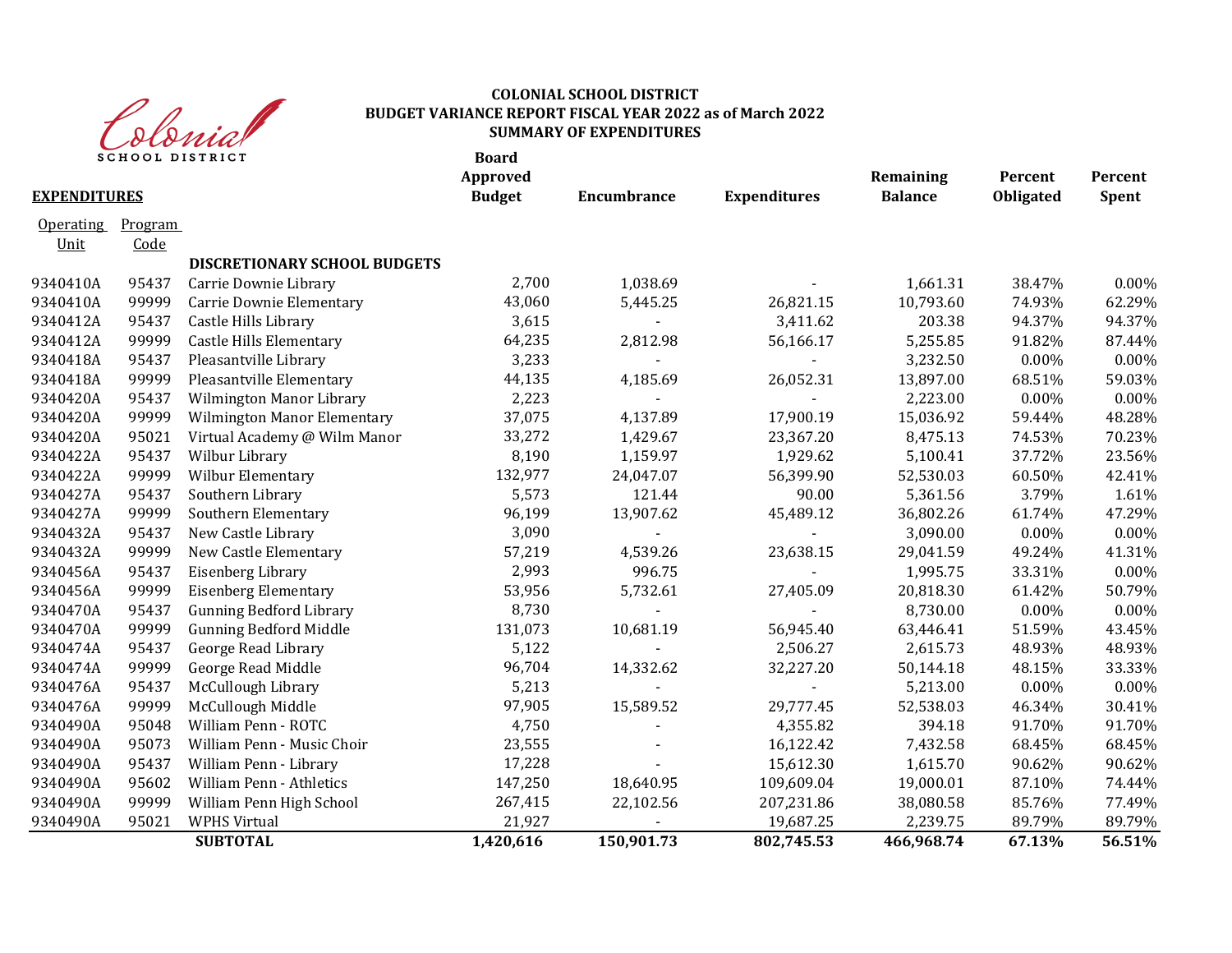

**Board Approved Remaining Percent Percent EXPENDITURES Budget Encumbrance Expenditures Balance Obligated Spent DISCRETIONARY DIVISION/DEPARTMENT BUDGETS** 99999 Board of Education 31,000 - 27,279.41 3,720.59 88.00% 88.00% 99999 Legal 110,000 73,671.00 26,458.47 9,870.53 91.03% 24.05% 95228 Substitutes & Homebound 900,000 14,626.00 1,914,673.49 (1,029,299.49) 214.37% 212.74% 95494 Teacher of the Year 13,831 12.57 919.25 12,899.18 6.74% 6.65% 99900300 99999 General District Expenses 1,075,349 - 683,046.98 392,302.02 63.52% 63.52% 95052 Marketing 82,570 3,616.14 57,235.69 21,718.17 73.70% 69.32% 99910000 99999 Public Communications 19,190 - 11,953.79 7,236.21 62.29% 62.29% 95411 Copy Center 245,000 6,663.42 171,791.34 66,545.24 72.84% 70.12% 99999 District Administration 250,500 40,750.89 171,893.89 37,855.22 84.89% 68.62% 95405 District Choice 2,500 - 1,610.47 889.53 64.42% 64.42% 99999 Superintendent 41,040 - 6,199.66 34,840.34 15.11% 15.11% 99970600 95060 Preschool Expansion 115,425 - 85,031.71 30,393.29 73.67% 73.67% 95430 Elementary Wellness 195,000 50,000.00 1,770.08 143,229.92 26.55% 0.91% 99999 Curriculum/Instruction 112,500 135.85 5,616.36 106,747.79 5.11% 4.99% 95435 Common Core/Curriculum 225,000 102,200.00 122,324.00 476.00 99.79% 54.37% 90850 Music/Art Curriculum 40,500 4,295.74 27,047.43 9,156.83 77.39% 66.78% 99999 Discipline Programs 200,000 42,576.30 168,019.44 (10,595.74) 105.30% 84.01% 99519 Security/Constables 795,000 1,976.00 441,246.48 351,777.52 55.75% 55.50% 99920700 99999 Middle school Athletics 51,300 - 3,966.90 47,333.10 7.73% 7.73% 7.73% 99999 Student Services 18,000 14,483.21 27,410.49 (23,893.70) 232.74% 152.28% 99999 Behavioral Health 29,000 1,401.18 19,424.29 8,174.53 71.81% 66.98% 99999 Business Office 38,070 - 34,743.94 3,326.06 91.26% 91.26% 99999 Local Salaries & Benefits 44,207,262 410,802.88 34,128,471.92 9,667,987.20 78.13% 77.20% 99999 Personnel 41,400 1,855.98 24,271.05 15,272.97 63.11% 58.63% 95459 Recruiting 15,000 - 3,629.89 11,370.11 24.20% 24.20% 99999 Facilities Maintenance 1,100,000 255,494.32 713,248.16 131,257.52 88.07% 64.84% 99531 Custodial Services 525,000 85,166.60 384,986.77 54,846.63 89.55% 73.33% 99970680 99999 School Supervision 51,300 256.03 15,957.73 35,086.24 31.61% 31.11% 95488 Visiting Teachers 3,420 - 1,706.07 1,713.93 49.89% 49.89%  **SUBTOTAL - DISCRETIONARY 50,534,157 1,109,984.11 39,281,935.15 10,142,237.74 79.93% 77.73%**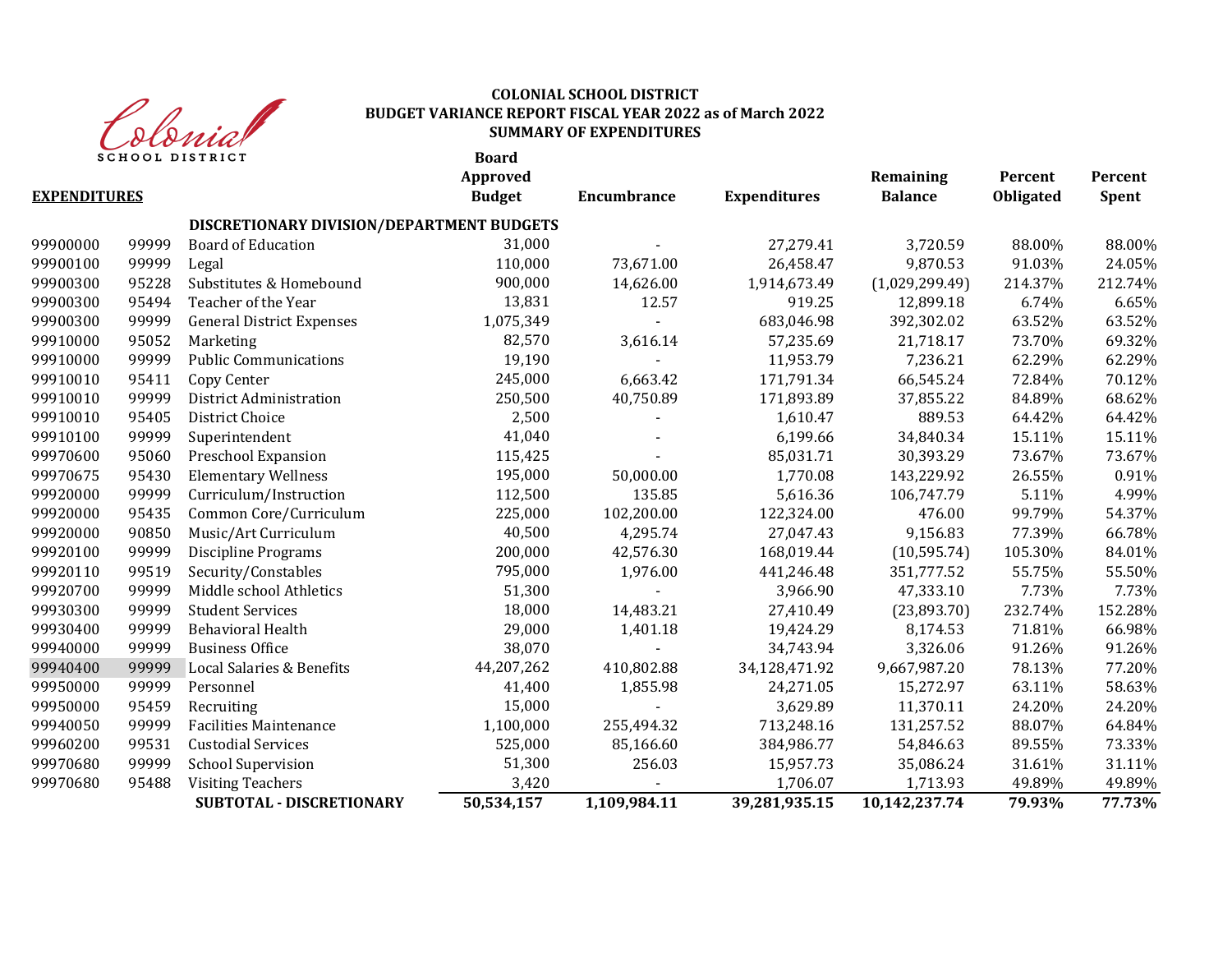

|                     |       | <b>SCHOOL DISTRICT</b>                   | <b>Board</b><br><b>Approved</b> |                    |                     | Remaining      | Percent   | Percent      |
|---------------------|-------|------------------------------------------|---------------------------------|--------------------|---------------------|----------------|-----------|--------------|
| <b>EXPENDITURES</b> |       |                                          | <b>Budget</b>                   | <b>Encumbrance</b> | <b>Expenditures</b> | <b>Balance</b> | Obligated | <b>Spent</b> |
|                     |       | RESTRICTED FUNDING WITH LOCAL INVESTMENT |                                 |                    |                     |                |           |              |
| 99940810            | 99999 | Tech Equipment & Repair                  | 2,062,500                       | 165,068.95         | 1,111,674.63        | 785,756.42     | 61.90%    | 53.90%       |
| 99960200            | 95419 | Energy/Utilities                         | 1,495,000                       | 255,811.86         | 1,302,380.79        | (63, 192.65)   | 104.23%   | 87.12%       |
| 99960400            | 99999 | Transportation                           | 7,954,381                       | 415,810.91         | 8,274,279.29        | (735, 709.20)  | 109.25%   | 104.02%      |
|                     |       | SUBTOTAL - RESTRICTED/LOCAL              | 11,511,881                      | 836,691.72         | 10,688,334.71       | (13, 145.43)   | 100.11%   | 92.85%       |
|                     |       | <b>OTHER RESTRICTED BUDGETS</b>          |                                 |                    |                     |                |           |              |
| 99920200            | 99999 | Extra Time                               | 270,000                         |                    | 162,993.74          | 107,006.26     | 60.37%    | 60.37%       |
| 99920500            | 99999 | Professional Development                 | 110,362                         | 4,250.00           | 17,774.14           | 88,337.86      | 19.96%    | 16.11%       |
| 99920800            | 99999 | <b>Drivers Education</b>                 | 28,000                          | 252.65             | 12,816.51           | 14,930.84      | 46.68%    | 45.77%       |
| 99921000            | 95512 | <b>Opportunity Funds Personnel</b>       | 1,456,000                       |                    | 723,594.71          | 732,405.29     | 49.70%    | 49.70%       |
| 99921000            | 99999 | <b>Opportunity Funds Programming</b>     | 1,646,946                       | 231,567.00         | 433,073.00          | 982,306.00     | 40.36%    | 26.30%       |
| 99921000            | 95063 | Opp Funds Mental Health & Reading        | 1,001,367                       |                    | 318,952.06          | 682,414.94     | 31.85%    | 31.85%       |
| 99940200            | 99999 | <b>Division I Salaries</b>               | 77,550,698                      |                    | 62,473,622.96       | 15,077,075.04  | 80.56%    | 80.56%       |
| 99940300            | 99999 | Division II Vocational                   | 159,510                         | 2,347.28           | 92,451.74           | 64,710.98      | 59.43%    | 57.96%       |
| 99940410            | 95037 | Spanish Immersion                        | 19,229                          |                    |                     | 19,229.00      | $0.00\%$  | $0.00\%$     |
| 99940410            | 95005 | <b>Chinese Immersion</b>                 | 19,229                          |                    |                     | 19,229.00      | $0.00\%$  | 0.00%        |
| 99940410            | 99999 | Competitive Grants - State               | 258,888                         |                    | 140,727.37          | 118,160.63     | 54.36%    | 54.36%       |
| 99940500            | 99999 | <b>Federal Funds</b>                     | 8,849,832                       | 227,509.93         | 1,087,735.05        | 7,534,587.02   | 14.86%    | 12.29%       |
| 99940700            | 99999 | Private Grants/Donations                 | 20,000                          |                    |                     | 20,000.00      | 0.00%     | 0.00%        |
| 99960000            | 99999 | <b>Child Nutrition Operations</b>        | 8,058,450                       | 2,670.85           | 5,871,784.28        | 2,183,994.87   | 72.90%    | 72.86%       |
| 99970000            | 99999 | Debt Service                             | 4,165,170                       |                    | 5,771,473.11        | (1,606,303.11) | 138.57%   | 138.57%      |
| 99970680            | 95063 | SSBG K-4 Reading                         | 330,148                         |                    | 415,544.53          | (85, 396.53)   | 125.87%   | 125.87%      |
| 99990050            | 99999 | E3 Grant                                 | 1,500,000                       | 138,994.50         | 1,349,030.10        | 11,975.40      | 99.20%    | 89.94%       |
| 99970200            | 99999 | Minor Capital                            | 1,555,280                       | 13,832.00          |                     | 1,541,448.00   | 0.89%     | $0.00\%$     |
| 99970600            | 99768 | ECAP (State Pre-K grant)                 | 309,400                         |                    | 32,340.78           | 277,059.22     | 10.45%    | 10.45%       |
|                     |       | <b>SUBTOTAL - RESTRICTED</b>             | 107,308,509                     | 621,424.21         | 78,903,914.08       | 27,783,170.71  | 74.11%    | 73.53%       |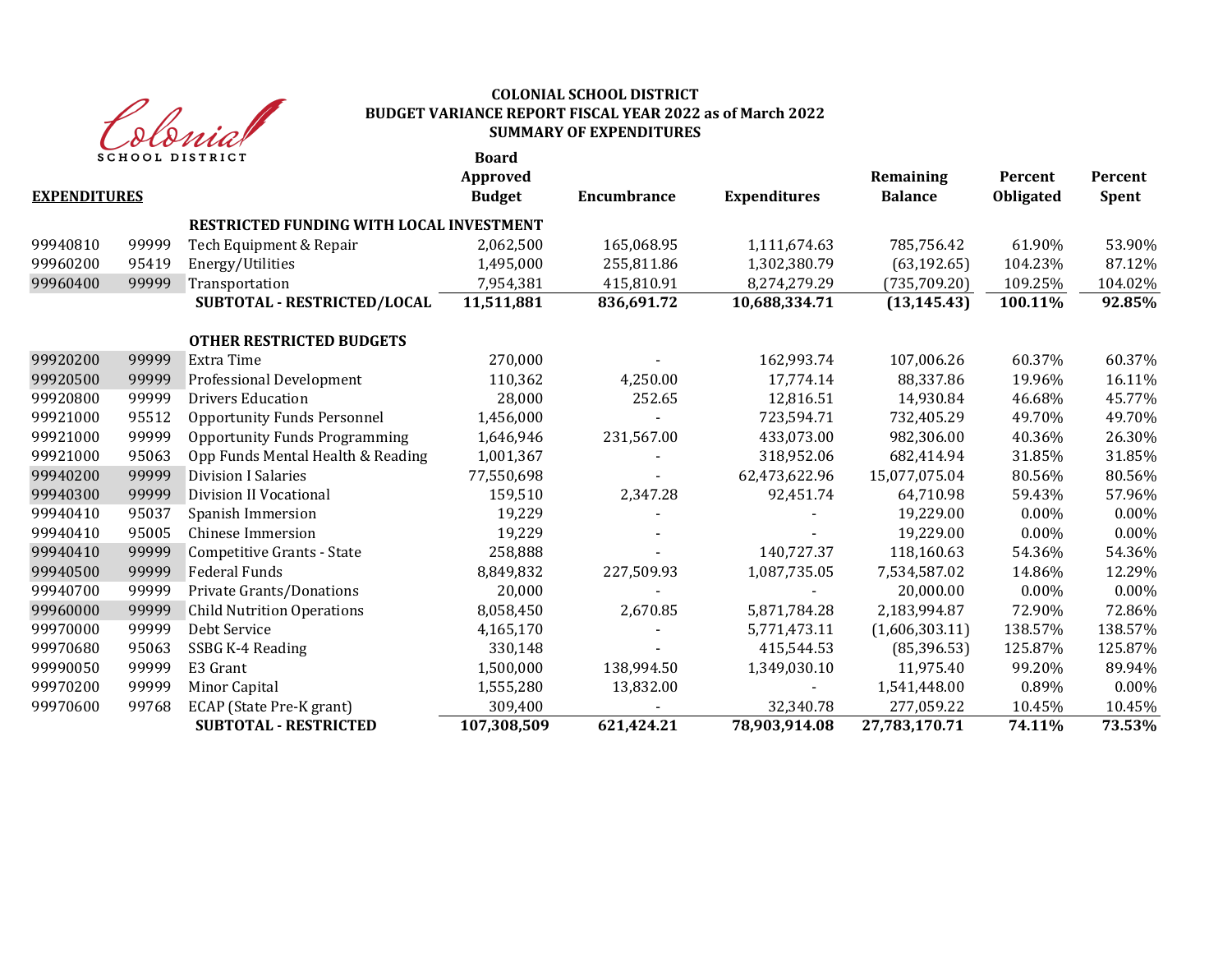

| <b>EXPENDITURES</b>       |       | <b>SCHOOL DISTRICT</b>                   | <b>Board</b><br>Approved<br><b>Budget</b> | <b>Encumbrance</b> | <b>Expenditures</b> | Remaining<br><b>Balance</b> | Percent<br><b>Obligated</b> | Percent<br><b>Spent</b> |
|---------------------------|-------|------------------------------------------|-------------------------------------------|--------------------|---------------------|-----------------------------|-----------------------------|-------------------------|
|                           |       | <b>RESTRICTED TUITION FUNDED BUDGETS</b> |                                           |                    |                     |                             |                             |                         |
| 99970600                  | 95030 | Preschool                                | 76,005                                    | 5,410.70           | 40,262.52           | 30,331.78                   | 60.09%                      | 52.97%                  |
| 99970600                  | 99532 | PreK General Expenses                    | 1,350,000                                 | 56,596.92          | 607,292.13          | 686,110.95                  | 49.18%                      | 44.98%                  |
| 9340427A                  | 95521 | Southern Special Programs                | 122,744                                   | 33,182.65          | 36,954.80           | 52,606.55                   | 57.14%                      | 30.11%                  |
| 9340470A                  | 95521 | <b>GB</b> Special Programs               | 75,695                                    | 10,340.76          | 24,109.95           | 41,244.29                   | 45.51%                      | 31.85%                  |
| 9340490A                  | 95207 | WPHS CASL                                | 26,234                                    |                    |                     | 26,234.00                   | $0.00\%$                    | 0.00%                   |
| 9340474A                  | 95521 | George Read Special Programs             | 50,660                                    | 759.62             | 4,183.89            | 45,716.49                   | 9.76%                       | 8.26%                   |
| 9340522A                  | 99532 | <b>Wallin General Expenses</b>           | 793,250                                   | 6,375.04           | 600,539.55          | 186,335.41                  | 76.51%                      | 75.71%                  |
| 9340522A                  | 99999 | <b>Wallin Principal</b>                  | 33,686                                    |                    | 838.13              | 32,847.87                   | 2.49%                       | 2.49%                   |
| 99920300                  | 99999 | LEP/ESL                                  | 680,000                                   |                    | 325,953.22          | 354,046.78                  | 47.93%                      | 47.93%                  |
| 99921050                  | 99999 | <b>Special Education Services</b>        | 450,000                                   | 85,809.63          | 201,943.90          | 162,246.47                  | 63.95%                      | 44.88%                  |
| 99930200                  | 95454 | Private Placement                        | 850,000                                   | 32,678.19          | 528,719.80          | 288,602.01                  | 66.05%                      | 62.20%                  |
| 99930200                  | 99999 | In State Tuition                         | 475,000                                   | 65,171.79          | 161,448.19          | 248,380.02                  | 47.71%                      | 33.99%                  |
| 99930200                  | 95236 | <b>Exceptional Children Payroll</b>      | 1,793,956                                 |                    | 1,201,114.82        | 592,841.18                  | 66.95%                      | 66.95%                  |
| 99930300                  | 99546 | <b>Assistive Technology</b>              | 30,000                                    | 1,904.68           | 12,968.64           | 15,126.68                   | 49.58%                      | 43.23%                  |
|                           |       | <b>SUBTOTAL - TUITION</b>                | 6,807,230                                 | 298,229.98         | 3,746,329.54        | 2,762,670.48                | 59.42%                      | 55.03%                  |
| See detailed budget       |       | <b>Leach - Special School</b>            | 8,303,479                                 | 207,764.74         | 5,174,552.45        | 2,921,161.81                | 64.82%                      | 62.32%                  |
| <b>TOTAL EXPENDITURES</b> |       |                                          | 185,885,872                               | 3,224,996          | 138,597,811         | 44,063,064                  | 76.30%                      | 74.56%                  |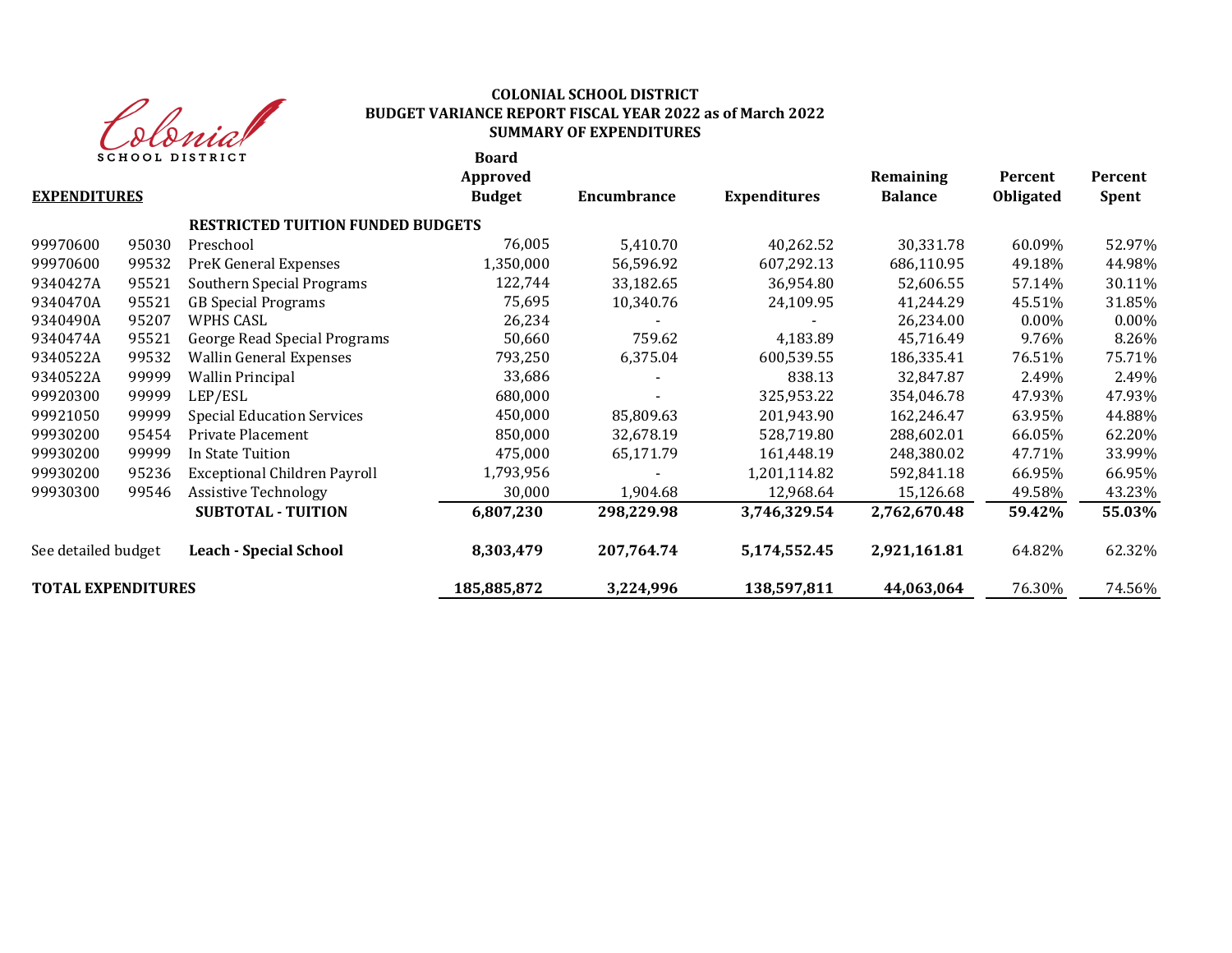

## **COLONIAL SCHOOL DISTRICT BUDGET VARIANCE REPORT FISCAL YEAR 2022 as of March 2022 DETAIL COST CENTERS**

| <b>Operating</b>          | <b>Program</b> |                                                                     | <b>Board</b>  |                          |                     | Remaining      | Percent          | Percent      |
|---------------------------|----------------|---------------------------------------------------------------------|---------------|--------------------------|---------------------|----------------|------------------|--------------|
|                           |                |                                                                     | <b>Budget</b> | Encumbrance              | <b>Expenditures</b> | <b>Balance</b> | <b>Obligated</b> | <b>Spent</b> |
|                           |                | General District Expenses - Summarized on page 6 - Detail of budget |               |                          |                     |                |                  |              |
| 99900300                  | 99999          | Audit                                                               | 7,500         |                          | 1,679.00            | 5,821.00       | 22.39%           | 22.39%       |
|                           |                | Insurance                                                           | 299,277       | $\overline{\phantom{0}}$ | 309,276.50          | (9,999.50)     | 103.34%          | 103.34%      |
|                           |                | Data Service Center                                                 | 418,572       |                          | 104,643.00          | 313,929.00     | 25.00%           | 25.00%       |
|                           |                | One Time Items                                                      | 250,000       |                          | 267,448.48          | (17, 448.48)   | 106.98%          | 106.98%      |
|                           |                | Contingency                                                         | 100,000       | $\overline{\phantom{a}}$ |                     | 100,000.00     | $0.00\%$         | $0.00\%$     |
| <b>TOTAL EXPENDITURES</b> |                |                                                                     | 1,075,349     | $\sim$                   | 683,046.98          | 392,302.02     | 63.52%           | 63.52%       |
| <b>CHILD NUTRITION</b>    |                |                                                                     |               |                          |                     |                |                  |              |
| 99960000                  | 95512          | Personnel                                                           | 5,748,835     |                          | 4,332,048.05        | 1,416,786.95   | 75.36%           | 75.36%       |
| 99960000                  | 95404          | Food                                                                | 1,500,000     |                          | 1,000,974.91        | 499,025.09     | 66.73%           | 66.73%       |
| 99960000                  | 95116          | Miscellaneous                                                       | 101,846       | 2,670.85                 | 63,980.30           | 35,194.85      | 65.44%           | 62.82%       |
| 99960000                  | 95493          | Supplies                                                            | 189,769       |                          | 233,363.74          | (43, 594.74)   | 122.97%          | 122.97%      |
| 99960000                  | 99555          | <b>Indirect Cost</b>                                                | 175,000       |                          | 90,797.59           | 84,202.41      | $0.00\%$         | 0.00%        |
| 99960000                  | 99516          | <b>Equipment Repair</b>                                             | 153,000       |                          | 65,548.31           | 87,451.69      | 42.84%           | 42.84%       |
| 99960000                  | 95496          | Equipment                                                           | 190,000       |                          | 85,071.38           | 104,928.62     | 44.77%           | 44.77%       |
| <b>TOTAL EXPENDITURES</b> |                |                                                                     | 8,058,450     | 2,670.85                 | 5,871,784.28        | 2,183,994.87   | 72.90%           | 72.86%       |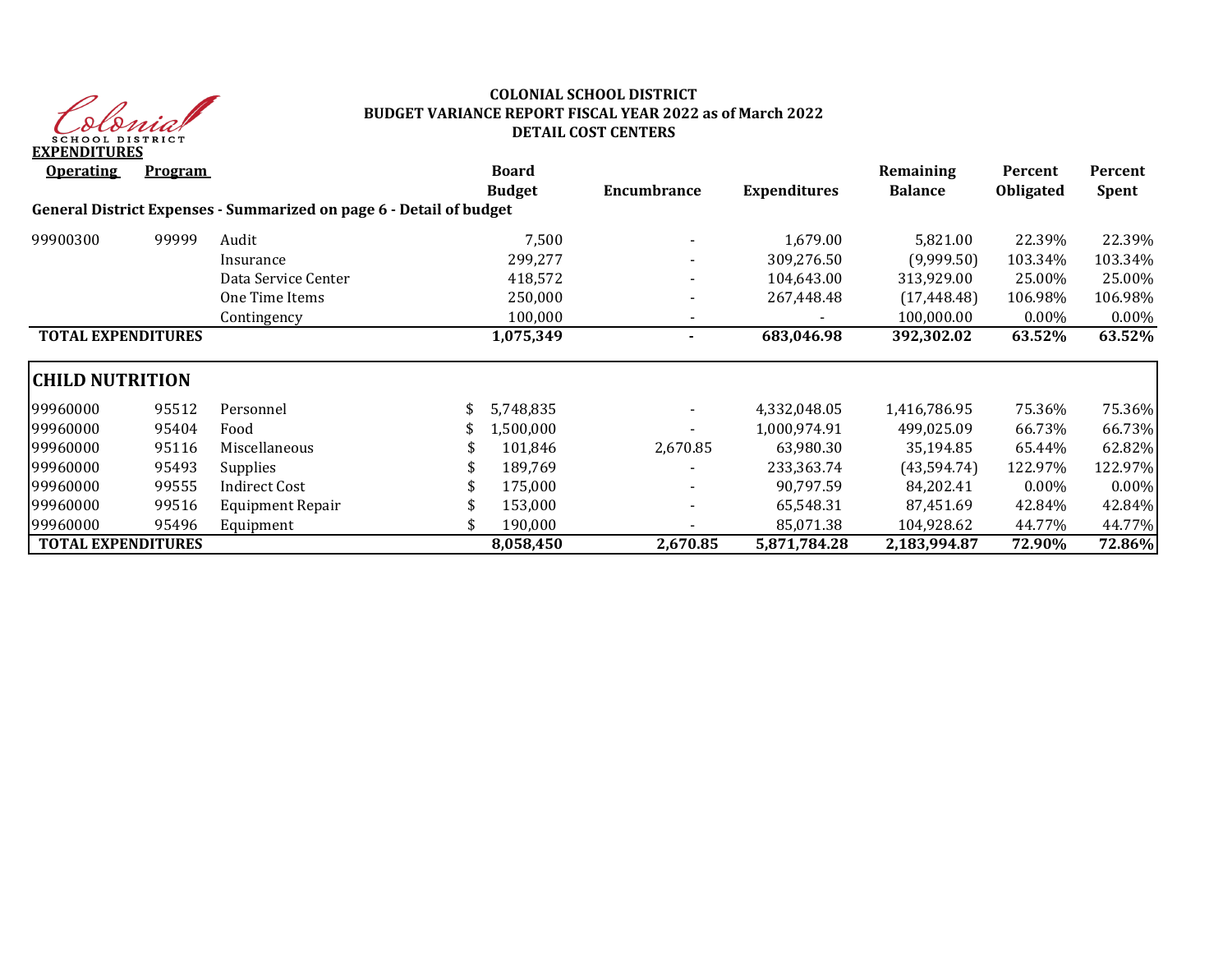

## **COLONIAL SCHOOL DISTRICT BUDGET VARIANCE REPORT FISCAL YEAR 2022 as of March 2022 DETAIL COST CENTERS**

| <b>Operating</b>          | <b>Program</b> |                                                         | <b>Board</b>   |                    |                     | Remaining      | Percent   | Percent      |
|---------------------------|----------------|---------------------------------------------------------|----------------|--------------------|---------------------|----------------|-----------|--------------|
|                           |                |                                                         | <b>Budget</b>  | <b>Encumbrance</b> | <b>Expenditures</b> | <b>Balance</b> | Obligated | <b>Spent</b> |
| <b>TRANSPORTATION</b>     |                |                                                         |                |                    |                     |                |           |              |
| 99960300                  | 95512          | Personnel                                               | 5,617,514      |                    | 4,254,956.07        | 1,362,557.93   | 75.74%    | 75.74%       |
| 99960300                  | 95463          | Professional Development                                | 5,000          |                    |                     | 5,000.00       | $0.00\%$  | 0.00%        |
| 99960300                  | 95481          | <b>Contractor Payments</b>                              | 1,029,574      | 224,547.70         | 1,046,809.71        | (241, 783.41)  | 123.48%   | 101.67%      |
|                           |                | Homeless runs                                           | 1,439,940      |                    | 1,820,622.75        | (380, 682.75)  | 126.44%   | 126.44%      |
|                           |                | Foster Care runs                                        | 121,938        |                    | 185,286.76          | (63, 348.76)   | 151.95%   | 151.95%      |
| 99960400                  | 99535          | <b>Bus Maintenance</b>                                  | 595,000        | 143,833.33         | 406,362.09          | 44,804.58      | 92.47%    | 68.30%       |
| 99960400                  | 95426          | Fuel                                                    | 325,415        | 32,544.30          | 333,612.84          | (40,742.14)    | 112.52%   | 102.52%      |
| 99960400                  |                | <b>Bus Safety &amp; Security</b>                        | 165,000        |                    | 166,472.00          | (1,472.00)     | 100.89%   | 100.89%      |
| 99960400                  | 95116          | Miscellaneous                                           | 70,000         | 14,885.58          | 60,157.07           | (5,042.65)     | 107.20%   | 85.94%       |
|                           |                | Parkway and Kingswood                                   | (15,000)       |                    |                     | (15,000.00)    | $0.00\%$  | 0.00%        |
|                           |                | <b>Billing to Leach</b>                                 | (1,375,000)    |                    |                     | (1,375,000.00) | $0.00\%$  | 0.00%        |
|                           |                | Other Local Billable Activity                           | \$<br>(25,000) |                    |                     | (25,000.00)    | 0.00%     | 0.00%        |
| <b>TOTAL EXPENDITURES</b> |                |                                                         | 7,954,381      | 415,810.91         | 8,274,279.29        | -735,709.20    | 109.25%   | 104.02%      |
|                           |                |                                                         |                |                    |                     |                |           |              |
|                           |                | JOHN G. LEACH - Summarized on page 8 - Detail of budget |                |                    |                     |                |           |              |
| 9340514A                  | 99999          | Leach Principal's Budget                                | 69,123         | 11,473.11          | 26,151.10           | 31,498.79      | 54.43%    | 37.83%       |
| 9340514A                  | 95254          | <b>Vocational Expenses</b>                              | 5,400          | 995.20             | 2,060.61            | 2,344.19       | 56.59%    | 38.16%       |
| 9340514A                  | 99545          | <b>Related Services</b>                                 | 9,000          | 231.40             | 2,816.41            | 5,952.19       | 33.86%    | 31.29%       |
| 9340514A                  | 99546          | <b>Assistive Technology</b>                             | 10,800         | 10,045.00          |                     | 755.00         | 93.01%    | 0.00%        |
| 9340514A                  | 95468          | Summer School                                           | 9,000          |                    |                     | 9,000.00       | $0.00\%$  | 0.00%        |
| 99900300                  | 95228          | Substitutes                                             | 15,000         |                    | 2,420.63            | 12,579.37      | 16.14%    | 16.14%       |
| 99900300                  | 99999          | General (Incl. Transportation)                          | 1,575,000      | 66,457.72          | 20,780.37           | 1,487,761.91   | 5.54%     | 1.32%        |
| 99940200                  | 99999          | <b>Division I Salaries</b>                              | 3,880,426      |                    | 3,272,031.54        | 608,394.46     | 84.32%    | 84.32%       |
| 99940400                  | 99999          | Local Salaries & Benefits                               | 2,661,600      | 93,435.04          | 1,816,722.49        | 751,442.47     | 71.77%    | 68.26%       |
| 99960200                  | 95419          | Energy/Utilities                                        | 55,000         | 24,981.21          | 31,304.30           | (1,285.51)     | 102.34%   | 56.92%       |
| 99970200                  | 99999          | Minor Capital                                           | 13,130         |                    |                     | 13,130.00      | 0.00%     | 0.00%        |
| <b>TOTAL EXPENDITURES</b> |                |                                                         | 8,303,479      | 207,764.74         | 5,174,552.45        | 2,921,161.81   | 64.82%    | 62.32%       |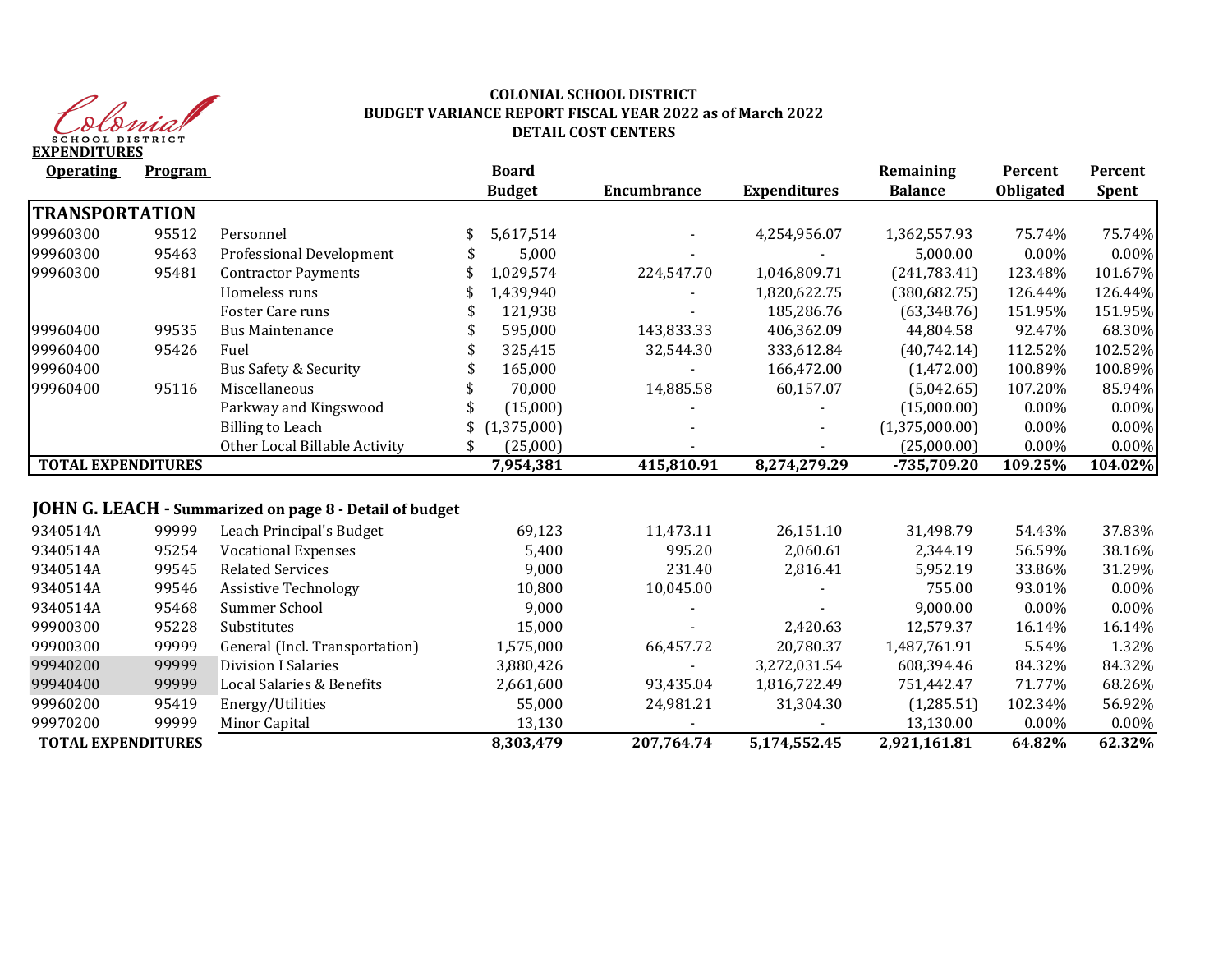Colonial SCHOOL DISTRICT

## **COLONIAL SCHOOL DISTRICT BUDGET VARIANCE REPORT FISCAL YEAR 2022 as of March 2022 LOCAL TAX COLLECTIONS**

|                        | <b>Current</b> | <b>Debt</b>    |                |              |
|------------------------|----------------|----------------|----------------|--------------|
| <b>Month</b>           | <b>Expense</b> | <b>Service</b> | <b>Tuition</b> | <b>MCI</b>   |
| July                   | 76,715.48      | 10,381.66      | 25,094.10      | 6,175.66     |
| August                 | 916,742.73     | 61,900.21      | 189,076.99     | 48,104.26    |
| September              | 5,349,377.92   | 383,514.38     | 1,182,503.86   | 301,571.21   |
| October                | 39,813,187.34  | 2,966,116.34   | 9,189,034.28   | 2,346,279.63 |
| November               | 1,024,903.66   | 75,744.39      | 233,233.13     | 59,460.65    |
| December               | 476,163.83     | 38,574.11      | 117,520.31     | 29,879.04    |
| January                | 330,930.92     | 30,842.94      | 85,822.16      | 21,285.28    |
| February               | 344,625.45     | 32,220.53      | 94,875.76      | 23,905.94    |
| March                  | 264,426.66     | 18,280.16      | 54,136.61      | 13,661.86    |
| April                  |                |                |                |              |
| May                    |                |                |                |              |
| June                   |                |                |                |              |
| Transfers to Leach     |                |                |                |              |
| Sr Citizen Prop Relief |                |                |                |              |
| <b>Total Collected</b> | 48,597,073.99  | 3,617,574.72   | 11,171,297.20  | 2,850,323.53 |
| <b>Budget</b>          | 48,965,924     | 3,702,830      | 11,478,774     | 2,931,407    |
| % Collected            | 99.25%         | 97.70%         | 97.32%         | 97.23%       |

Receipts are recorded in the month in which they are received.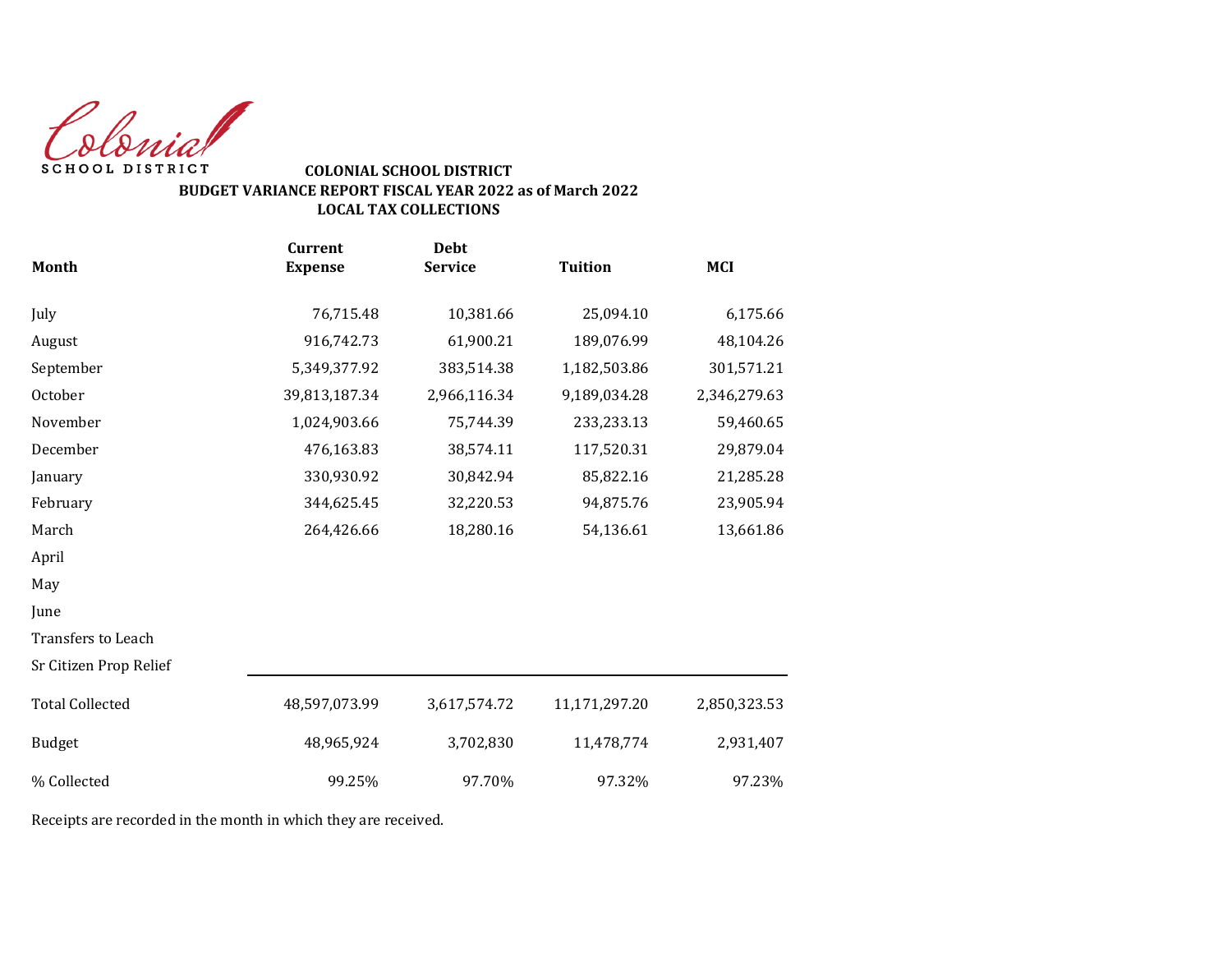

### **COLONIAL SCHOOL DISTRICT COMPARISON OF LOCAL FUND PROPERTY TAX RECEIPTS FOR CURRENT OPERATIONS WITH THE PRIOR TWO FISCAL YEARS**

| Month                       | <b>Fiscal Year 2020</b> | <b>Fiscal Year 2021</b> | <b>Fiscal Year 2022</b> |
|-----------------------------|-------------------------|-------------------------|-------------------------|
| July                        | 28,036.81               | 113,467.14              | 76,715.48               |
| August                      | 979,008.51              | 1,379,263.70            | 916,742.73              |
| September                   | 6,045,626.70            | 5,625,354.33            | 5,349,377.92            |
| October                     | 38,434,095.70           | 38,887,652.54           | 39,813,187.34           |
| November                    | 649,865.52              | 553,984.40              | 1,024,903.66            |
| December                    | 277,872.51              | 221,914.33              | 476,163.83              |
| January                     | 170,989.00              | 497,688.34              | 330,930.92              |
| February                    | 159,408.88              | 323,948.16              | 344,625.45              |
| March                       | 272,063.86              | 295,745.71              | 264,426.66              |
| April                       | 93,456.86               | 123,981.25              |                         |
| May                         | 107,775.26              | 86,547.78               |                         |
| June                        | 104,933.93              | 252,760.63              |                         |
| Senior Citizens' Tax Rebate | 1,137,985.58            |                         |                         |
| Year To Date Receipts       | 48,461,119.12           | 48,362,308.31           | 48,597,073.99           |
| Projected Tax Receipts      | \$47,084,564            | 48,494,822              | 48,965,924              |
| % of Annual Tax Collections | 102.92%                 | 99.73%                  | 99.25%                  |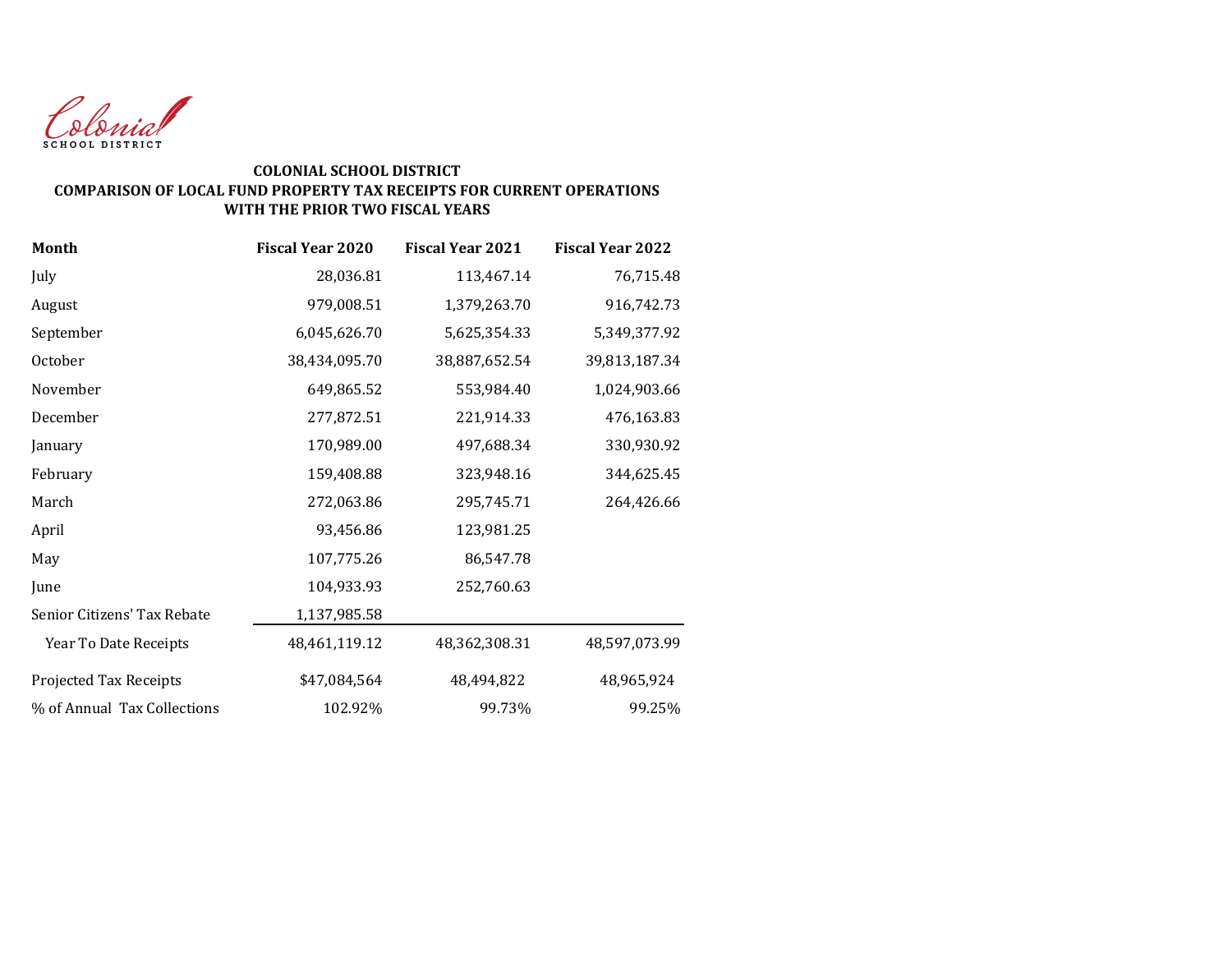Clerid SCHOOL DISTRICT

### **COLONIAL SCHOOL DISTRICT BUDGET VARIANCE REPORT FISCAL YEAR 2022 as of March 2022 CREDIT CARD PURCHASES**

Credit cards are issued to Colonial employees under special circumstances and only with the approval of the CFO and Superintendent. Cards are used when Purchase orders and/or checks are not accepted or feasible and for travel.

|                       | <b>Name</b>              | <b>Trans Date</b> | <b>Merchant</b>                     | Amount       | <b>Description</b>            |
|-----------------------|--------------------------|-------------------|-------------------------------------|--------------|-------------------------------|
| Nutrition             | Angelucci, A Paula       |                   | 3/11/2022 BROWN INDUSTRIES INC      | 111.50       | Supplies                      |
|                       | Angelucci, A Paula       |                   | 3/6/2022 AMZN MKTP US*1W6NA36P0     | 34.79        | Supplies                      |
|                       | Angelucci, A Paula       |                   | 3/1/2022 HOMEDEPOT.COM              | 262.24       | Supplies                      |
|                       | Angelucci, A Paula       |                   | 3/17/2022 THE HOME DEPOT #1603      | 498.00       | Supplies                      |
| Technology            | Cale, Kathleen           |                   | 3/22/2022 AMZN MKTP US*1N2BU1HL0    | \$<br>985.36 | Supplies                      |
| Human Resources       | Lemon, Mary Jo           |                   | 3/9/2022 DSCYF CRIMINAL HIST        | \$<br>14.00  | Criminal Background check fee |
| Business Office       | Lockley, Jazmine La'rell |                   | 3/3/2022 ELEVATE 2022               | 1,918.40     | Registration                  |
| (Districtwide travel) | Lockley, Jazmine La'rell |                   | 3/7/2022 EVENT* 2022 NATIONAL T     | 100.00       | Registration                  |
|                       | Lockley, Jazmine La'rell |                   | 3/10/2022 CHOIR SCHL* BENT, BUT     | 150.00       | Registration                  |
|                       | Lockley, Jazmine La'rell |                   | 3/10/2022 NATIONAL SCIENCE TEACHER  | 460.00       | Registration                  |
|                       | Lockley, Jazmine La'rell |                   | 3/11/2022 NATIONAL SCIENCE TEACHER  | \$<br>460.00 | Registration                  |
|                       | Lockley, Jazmine La'rell |                   | 3/11/2022 NATIONAL SCIENCE TEACHER  | 460.00       | Registration                  |
|                       | Lockley, Jazmine La'rell |                   | 3/11/2022 NATIONAL SCIENCE TEACHER  | 410.00       | Registration                  |
|                       | Lockley, Jazmine La'rell |                   | 3/9/2022 ACCUTRAIN CORPORATION      | 6,605.28     | Registration                  |
|                       | Lockley, Jazmine La'rell | 3/1/2022 ACTE     |                                     | 1,010.00     | Registration                  |
|                       | Lockley, Jazmine La'rell |                   | 3/2/2022 AMZN MKTP US*1W95B0G01     | 329.98       | Supplies                      |
|                       | Lockley, Jazmine La'rell |                   | 3/9/2022 WPY*FIRST EDUCATIONAL RES  | 1,500.00     | Registration                  |
|                       | Lockley, Jazmine La'rell |                   | 3/16/2022 TESOL INTERNATIONAL ASSOC | 340.00       | Registration                  |
|                       | Lockley, Jazmine La'rell |                   | 3/18/2022 TESOL INTERNATIONAL ASSOC | 340.00       | Registration                  |
|                       | Lockley, Jazmine La'rell |                   | 3/26/2022 HILTON SAN DIEGO COHO     | 1,031.17     | Lodging                       |
|                       | Lockley, Jazmine La'rell |                   | 3/26/2022 HILTON SAN DIEGO COHO     | 1,374.90     | Lodging                       |
|                       | Lockley, Jazmine La'rell |                   | 3/26/2022 HILTON SAN DIEGO COHO     | 1,374.90     | Lodging                       |
|                       | Lockley, Jazmine La'rell |                   | 3/10/2022 AMTRAK.COM 0690663507380  | 294.00       | Train ticket                  |
|                       | Lockley, Jazmine La'rell |                   | 3/11/2022 AMTRAK.COM 0700631510562  | 392.00       | Train ticket                  |
|                       | Lockley, Jazmine La'rell |                   | 3/11/2022 AMTRAK.COM 0700613511968  | \$<br>490.00 | Train ticket                  |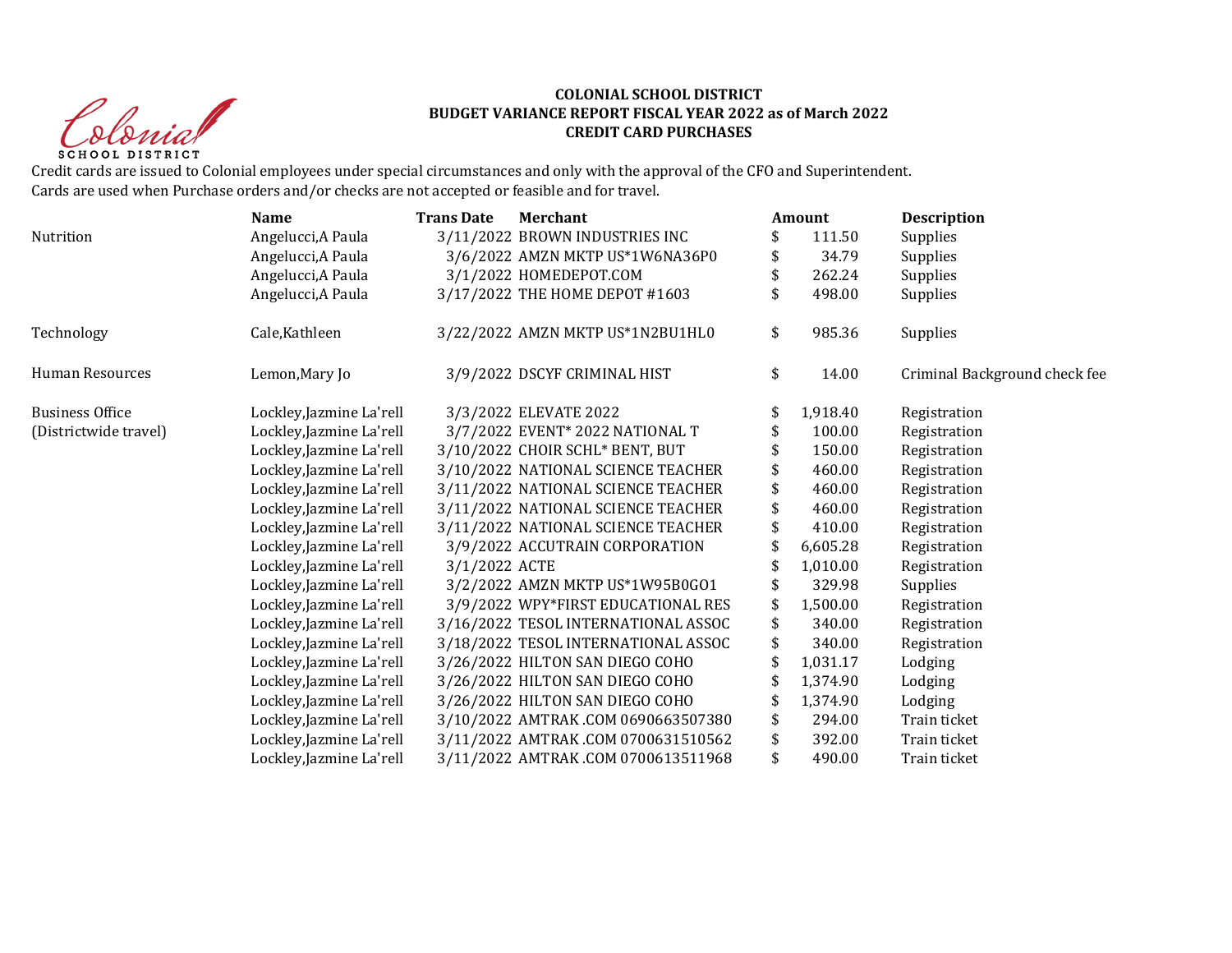Clerid SCHOOL DISTRICT

### **COLONIAL SCHOOL DISTRICT BUDGET VARIANCE REPORT FISCAL YEAR 2022 as of March 2022 CREDIT CARD PURCHASES**

Credit cards are issued to Colonial employees under special circumstances and only with the approval of the CFO and Superintendent. Cards are used when Purchase orders and/or checks are not accepted or feasible and for travel.

|                                                    | <b>Name</b>             | <b>Trans Date</b> | <b>Merchant</b>                     | Amount       | <b>Description</b>         |
|----------------------------------------------------|-------------------------|-------------------|-------------------------------------|--------------|----------------------------|
| <b>Business Office</b>                             | Miller, Cindy L         |                   | 3/4/2022 WWW.SOCIALCHAMP.IO         | 495.44       | Marketing                  |
| (Districtwide purchases)                           | Miller, Cindy L         |                   | 2/28/2022 FACEBK VRW2Y9BS92         | \$<br>559.82 | Marketing                  |
|                                                    | Miller, Cindy L         |                   | 3/16/2022 CROWN AWARDS INC          | \$<br>244.93 | Supplies                   |
|                                                    | Miller, Cindy L         |                   | 3/8/2022 AMAZON.COM*1W4MB0YR0       | \$<br>28.83  | Supplies                   |
|                                                    | Miller, Cindy L         |                   | 3/10/2022 IN *LACROSSE UNLIMITED IN | \$<br>645.00 | Supplies                   |
|                                                    | Miller, Cindy L         |                   | 3/26/2022 CNK*CINEMARK HQ 001       | \$<br>741.00 | <b>Student Recognition</b> |
|                                                    | Miller, Cindy L         |                   | 3/1/2022 EMA*EMMA EMAIL MARKETING   | \$<br>132.00 | Marketing                  |
|                                                    | Miller, Cindy L         |                   | 3/7/2022 DNH*GODADDY.COM            | \$<br>19.17  | Web services               |
| <b>Business Office</b><br>(Districtwide purchases) | Papanicolas, Leslie Fay |                   | 3/1/2022 DIGITALOCEAN.COM           | \$<br>57.07  | Web services               |
|                                                    |                         |                   | <b>TOTAL</b>                        | \$23.869.78  |                            |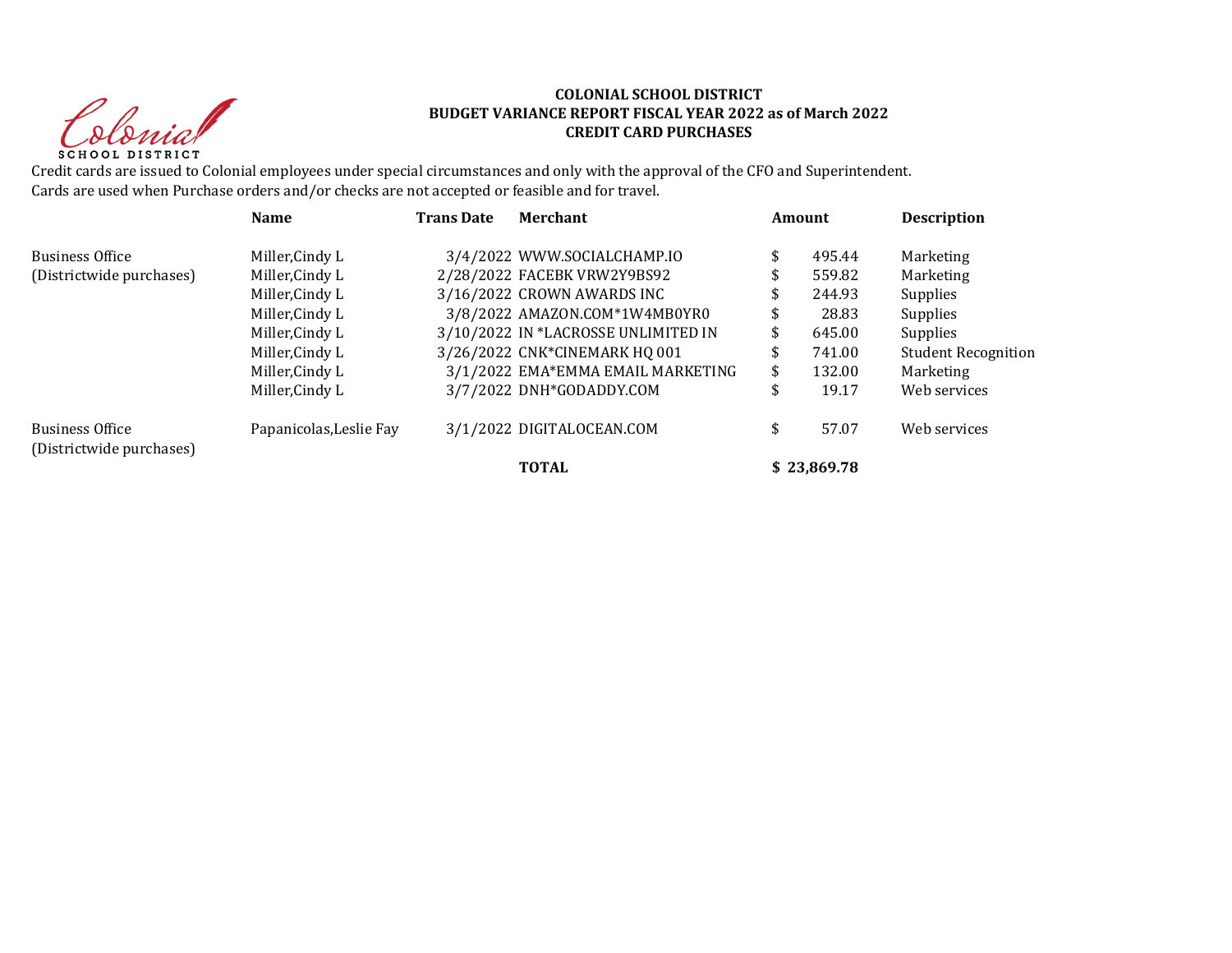

### **COLONIAL SCHOOL DISTRICT BUDGET VARIANCE REPORT FISCAL YEAR 2022 as of March 2022 ESSER GRANTS AND DONATIONS**

| <b>Grantor/Donor</b><br><b>Received in Fiscal Year 2022</b> | <b>School</b> | Date Received | Amount<br>Received | <b>Encumbered &amp;</b><br><b>Spent to Date</b> |  |
|-------------------------------------------------------------|---------------|---------------|--------------------|-------------------------------------------------|--|
|                                                             | Eisenberg     | $Dec-21$      | 10,000.00          | 0.00                                            |  |
|                                                             |               | Total         | 10,000.00          | 0.00                                            |  |

Grants and Donations are budgeted under 99940700.

The funds are received and expended according to the grantor or donor guidelines.

There is no impact to the district budget or district funds.

## **ESSER II Spending**

|                                         |              |                 |                |                |                | Percent |
|-----------------------------------------|--------------|-----------------|----------------|----------------|----------------|---------|
| <b>Focus Areas</b>                      | Account Code | <b>Budget</b>   | Encumbered     | Expended       | Balance        | Spent   |
| <b>Facility Repairs</b>                 | 5500         | \$1,065,709.79  |                |                | \$1,065,709.79 | $0.0\%$ |
| Air Quality Projects                    | 5500         | \$6.307.330.00  | \$4.053.649.90 | \$414.126.10   | \$1,839,554.00 | 70.8%   |
| <b>Educational Technology- Supplies</b> | 5600         | \$1,035,000.00  |                |                | \$1,035,000.00 | $0.0\%$ |
| Educational Technology- Capital Outlay  | 5700         | \$1,881,900.00  |                |                | \$1,881,900.00 | $0.0\%$ |
| Long Term Closure (Nutrition Support)   | 5600         | \$1,000,000.00  |                | \$999,191.50   | \$808.50       | 99.9%   |
| Learning Loss                           | 5500         | \$200,000,00    | \$34,374.00    | \$44,025.40    | \$121,600,60   | 39.2%   |
| <b>Indirect Costs</b>                   | 5560         | \$2,162,555.21  |                |                | \$2,162,555.21 | $0.0\%$ |
|                                         |              | \$13,652,495.00 | \$4,088,023.90 | \$1,457,343.00 | \$8,107,128.10 | 40.6%   |